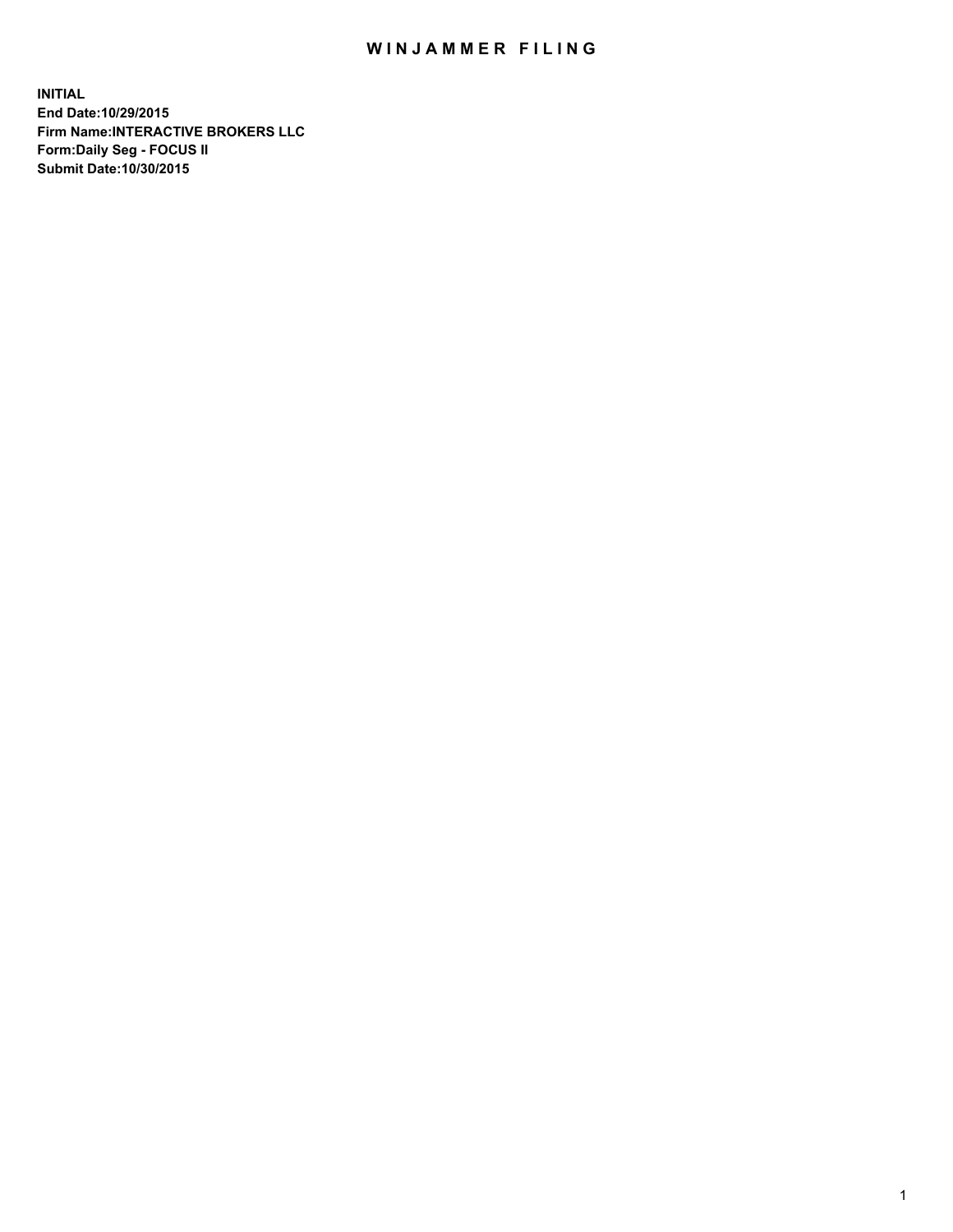## **INITIAL End Date:10/29/2015 Firm Name:INTERACTIVE BROKERS LLC Form:Daily Seg - FOCUS II Submit Date:10/30/2015 Daily Segregation - Cover Page**

| Name of Company<br><b>Contact Name</b><br><b>Contact Phone Number</b><br><b>Contact Email Address</b>                                                                                                                                                                                                                          | <b>INTERACTIVE BROKERS LLC</b><br><b>Alex Parker</b><br>203-618-7738<br>aparker@interactivebrokers.com |
|--------------------------------------------------------------------------------------------------------------------------------------------------------------------------------------------------------------------------------------------------------------------------------------------------------------------------------|--------------------------------------------------------------------------------------------------------|
| FCM's Customer Segregated Funds Residual Interest Target (choose one):<br>a. Minimum dollar amount: ; or<br>b. Minimum percentage of customer segregated funds required:% ; or<br>c. Dollar amount range between: and; or<br>d. Percentage range of customer segregated funds required between:% and%.                         | <u>0</u><br><u>155,000,000 245,000,000</u><br>00                                                       |
| FCM's Customer Secured Amount Funds Residual Interest Target (choose one):<br>a. Minimum dollar amount: ; or<br>b. Minimum percentage of customer secured funds required:%; or<br>c. Dollar amount range between: and; or<br>d. Percentage range of customer secured funds required between: % and %.                          | <u>0</u><br>80,000,000 120,000,000<br>0 <sub>0</sub>                                                   |
| FCM's Cleared Swaps Customer Collateral Residual Interest Target (choose one):<br>a. Minimum dollar amount: ; or<br>b. Minimum percentage of cleared swaps customer collateral required:% ; or<br>c. Dollar amount range between: and; or<br>d. Percentage range of cleared swaps customer collateral required between:% and%. | <u>0</u><br>0 <sub>0</sub><br><u>0 0</u>                                                               |

Attach supporting documents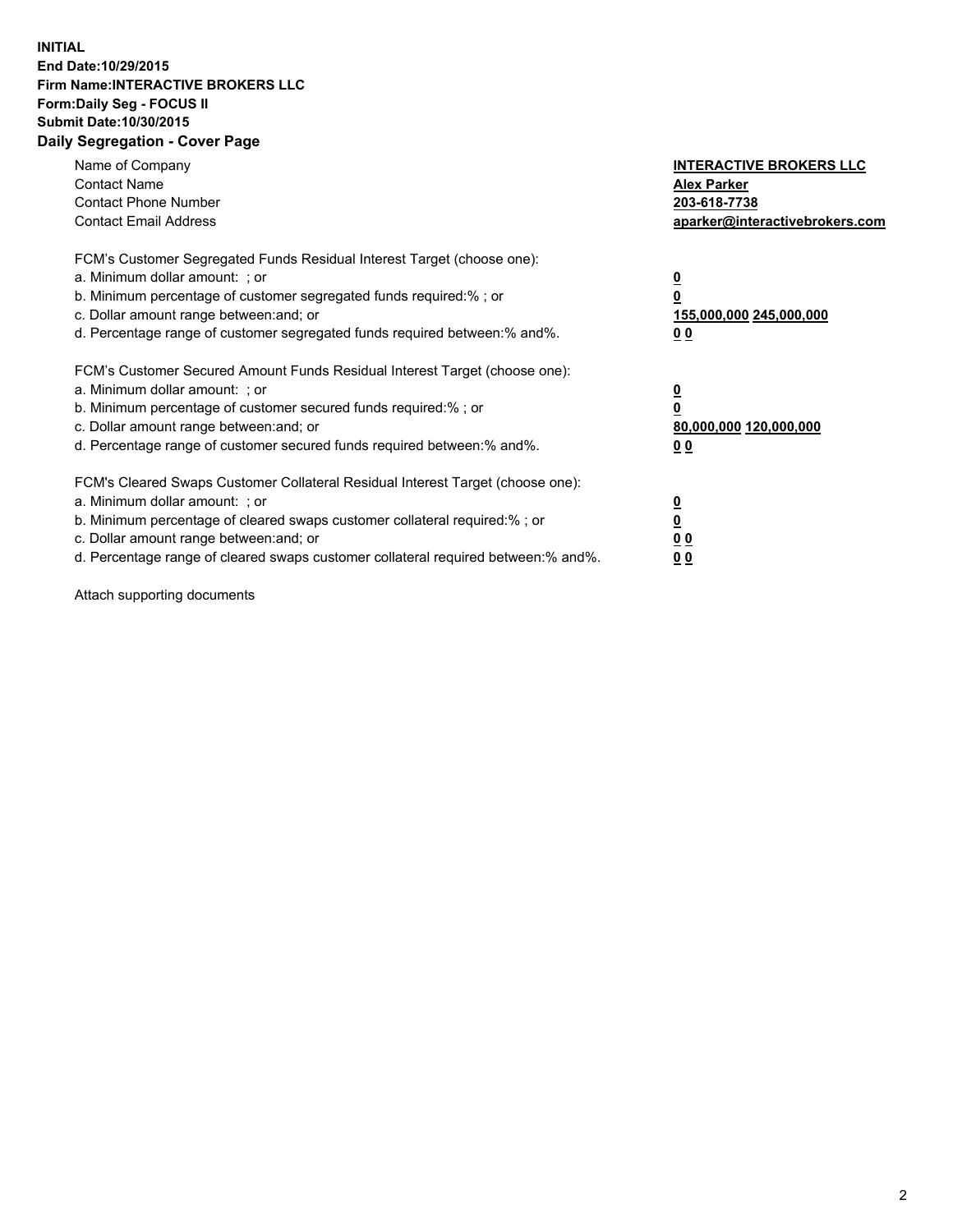## **INITIAL End Date:10/29/2015 Firm Name:INTERACTIVE BROKERS LLC Form:Daily Seg - FOCUS II Submit Date:10/30/2015 Daily Segregation - Secured Amounts**

|     | Foreign Futures and Foreign Options Secured Amounts                                         |                                  |
|-----|---------------------------------------------------------------------------------------------|----------------------------------|
|     | Amount required to be set aside pursuant to law, rule or regulation of a foreign            | $0$ [7305]                       |
|     | government or a rule of a self-regulatory organization authorized thereunder                |                                  |
| 1.  | Net ledger balance - Foreign Futures and Foreign Option Trading - All Customers             |                                  |
|     | A. Cash                                                                                     | 315,238,076 [7315]               |
|     | B. Securities (at market)                                                                   | $0$ [7317]                       |
| 2.  | Net unrealized profit (loss) in open futures contracts traded on a foreign board of trade   | 9,163,339 [7325]                 |
| 3.  | Exchange traded options                                                                     |                                  |
|     | a. Market value of open option contracts purchased on a foreign board of trade              |                                  |
|     |                                                                                             | 38,938 [7335]                    |
|     | b. Market value of open contracts granted (sold) on a foreign board of trade                | -69,575 [7337]                   |
| 4.  | Net equity (deficit) (add lines 1.2. and 3.)                                                | 324,370,778 [7345]               |
| 5.  | Account liquidating to a deficit and account with a debit balances - gross amount           | 2,232,236 [7351]                 |
|     | Less: amount offset by customer owned securities                                            | 0 [7352] 2,232,236 [7354]        |
| 6.  | Amount required to be set aside as the secured amount - Net Liquidating Equity              | 326,603,014 [7355]               |
|     | Method (add lines 4 and 5)                                                                  |                                  |
| 7.  | Greater of amount required to be set aside pursuant to foreign jurisdiction (above) or line | 326,603,014 [7360]               |
|     | 6.                                                                                          |                                  |
|     | FUNDS DEPOSITED IN SEPARATE REGULATION 30.7 ACCOUNTS                                        |                                  |
| 1.  | Cash in banks                                                                               |                                  |
|     | A. Banks located in the United States                                                       | 2,700,149 [7500]                 |
|     | B. Other banks qualified under Regulation 30.7                                              | 0 [7520] 2,700,149 [7530]        |
| 2.  | Securities                                                                                  |                                  |
|     | A. In safekeeping with banks located in the United States                                   | 371,561,052 [7540]               |
|     | B. In safekeeping with other banks qualified under Regulation 30.7                          | 0 [7560] 371,561,052 [7570]      |
| 3.  | Equities with registered futures commission merchants                                       |                                  |
|     | A. Cash                                                                                     | $0$ [7580]                       |
|     | <b>B.</b> Securities                                                                        | $0$ [7590]                       |
|     | C. Unrealized gain (loss) on open futures contracts                                         | $0$ [7600]                       |
|     | D. Value of long option contracts                                                           | $0$ [7610]                       |
|     | E. Value of short option contracts                                                          | 0 [7615] 0 [7620]                |
| 4.  | Amounts held by clearing organizations of foreign boards of trade                           |                                  |
|     | A. Cash                                                                                     | $0$ [7640]                       |
|     | <b>B.</b> Securities                                                                        | $0$ [7650]                       |
|     | C. Amount due to (from) clearing organization - daily variation                             | $0$ [7660]                       |
|     | D. Value of long option contracts                                                           | $0$ [7670]                       |
|     | E. Value of short option contracts                                                          | 0 [7675] 0 [7680]                |
| 5.  | Amounts held by members of foreign boards of trade                                          |                                  |
|     | A. Cash                                                                                     | 78,784,331 [7700]                |
|     | <b>B.</b> Securities                                                                        | $0$ [7710]                       |
|     | C. Unrealized gain (loss) on open futures contracts                                         | 2,052,207 [7720]                 |
|     | D. Value of long option contracts                                                           |                                  |
|     |                                                                                             | 38,945 [7730]                    |
|     | E. Value of short option contracts                                                          | -69,575 [7735] 80,805,908 [7740] |
| 6.  | Amounts with other depositories designated by a foreign board of trade                      | $0$ [7760]                       |
| 7.  | Segregated funds on hand                                                                    | $0$ [7765]                       |
| 8.  | Total funds in separate section 30.7 accounts                                               | 455,067,109 [7770]               |
| 9.  | Excess (deficiency) Set Aside for Secured Amount (subtract line 7 Secured Statement         | 128,464,095 [7380]               |
|     | Page 1 from Line 8)                                                                         |                                  |
| 10. | Management Target Amount for Excess funds in separate section 30.7 accounts                 | 80,000,000 [7780]                |
| 11. | Excess (deficiency) funds in separate 30.7 accounts over (under) Management Target          | 48,464,095 [7785]                |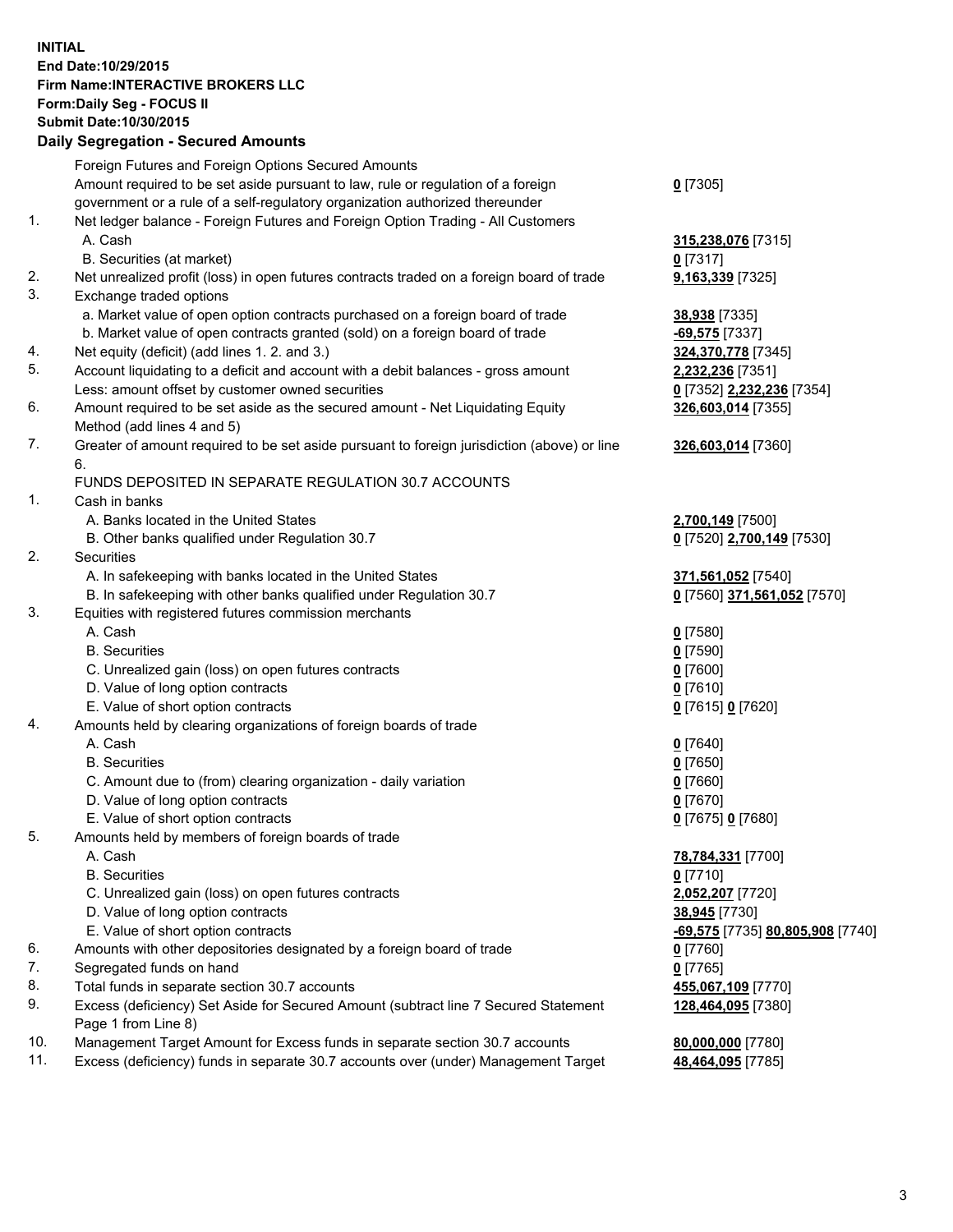**INITIAL End Date:10/29/2015 Firm Name:INTERACTIVE BROKERS LLC Form:Daily Seg - FOCUS II Submit Date:10/30/2015 Daily Segregation - Segregation Statement** SEGREGATION REQUIREMENTS(Section 4d(2) of the CEAct) 1. Net ledger balance A. Cash **2,696,258,268** [7010] B. Securities (at market) **0** [7020] 2. Net unrealized profit (loss) in open futures contracts traded on a contract market **-102,788,963** [7030] 3. Exchange traded options A. Add market value of open option contracts purchased on a contract market **81,225,905** [7032] B. Deduct market value of open option contracts granted (sold) on a contract market **-155,773,522** [7033] 4. Net equity (deficit) (add lines 1, 2 and 3) **2,518,921,688** [7040] 5. Accounts liquidating to a deficit and accounts with debit balances - gross amount **192,042** [7045] Less: amount offset by customer securities **0** [7047] **192,042** [7050] 6. Amount required to be segregated (add lines 4 and 5) **2,519,113,730** [7060] FUNDS IN SEGREGATED ACCOUNTS 7. Deposited in segregated funds bank accounts A. Cash **223,461,717** [7070] B. Securities representing investments of customers' funds (at market) **1,442,075,967** [7080] C. Securities held for particular customers or option customers in lieu of cash (at market) **0** [7090] 8. Margins on deposit with derivatives clearing organizations of contract markets A. Cash **29,188,817** [7100] B. Securities representing investments of customers' funds (at market) **1,092,567,561** [7110] C. Securities held for particular customers or option customers in lieu of cash (at market) **0** [7120] 9. Net settlement from (to) derivatives clearing organizations of contract markets **-6,730,045** [7130] 10. Exchange traded options A. Value of open long option contracts **81,208,014** [7132] B. Value of open short option contracts **-155,755,697** [7133] 11. Net equities with other FCMs A. Net liquidating equity **0** [7140] B. Securities representing investments of customers' funds (at market) **0** [7160] C. Securities held for particular customers or option customers in lieu of cash (at market) **0** [7170] 12. Segregated funds on hand **0** [7150] 13. Total amount in segregation (add lines 7 through 12) **2,706,016,334** [7180] 14. Excess (deficiency) funds in segregation (subtract line 6 from line 13) **186,902,604** [7190] 15. Management Target Amount for Excess funds in segregation **155,000,000** [7194]

16. Excess (deficiency) funds in segregation over (under) Management Target Amount Excess

**31,902,604** [7198]